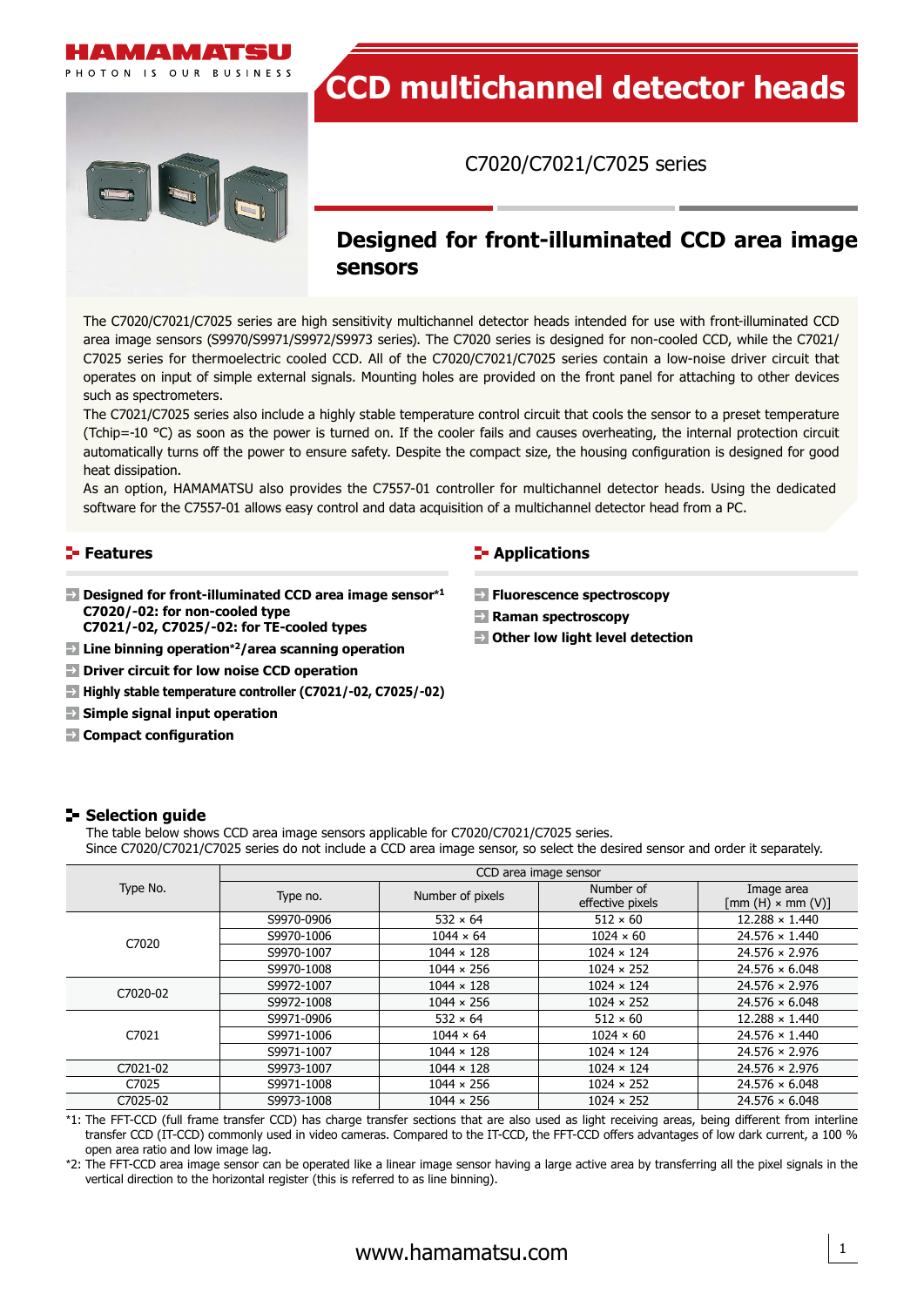#### **Absolute maximum ratings**

| Parameter                              |                      | Symbol                   | Min.     | Typ. | Max.       | Unit |  |
|----------------------------------------|----------------------|--------------------------|----------|------|------------|------|--|
| Supply voltage (for digital circuitry) |                      | V <sub>D1</sub>          | $-0.5$   |      | $+7$       |      |  |
| Supply voltage (for analog circuitry)  |                      | $VA1+$                   |          |      | $+18$      |      |  |
|                                        |                      | $VA1-$                   |          |      | -18        |      |  |
|                                        |                      | V <sub>A2</sub>          |          |      | $+30$      | v    |  |
| Supply voltage*3                       |                      | V <sub>D2</sub>          |          |      | $+7$       |      |  |
|                                        |                      | Vp                       |          |      | $+7$       |      |  |
|                                        |                      | VF                       |          |      | $+14$      |      |  |
| Digital input voltage                  |                      | $\overline{\phantom{0}}$ |          |      | VD(1, 2)   |      |  |
|                                        | C7020/-02            |                          | 0        |      | $+50$      |      |  |
| Operating temperature                  | C7021/-02, C7025/-02 | Topr                     | $+10$    |      | $+35$ $*3$ | °C   |  |
|                                        | C7020/-02            |                          | $-20$    |      | $+70$      |      |  |
| Storage temperature                    | C7021/-02, C7025/-02 | Tstg                     | $\Omega$ |      | $+50$      |      |  |

Note: Exceeding the absolute maximum ratings even momentarily may cause a drop in product quality. Always be sure to use the product within the absolute maximum ratings.

#### **Electrical characteristics**

**(Ta=25 °C, VD1=+5 V, VA1+=+15 V, VA1-=-15 V, VA2=+24 V, VD2=+5 V, Vp=+5 V, VF=+12 V, unless otherwise noted)**

| Parameter                         |                           |                          | Min.                     | Typ.                     | Max.                     | Unit       |
|-----------------------------------|---------------------------|--------------------------|--------------------------|--------------------------|--------------------------|------------|
|                                   | High level                | VIH                      | $+2.0$                   |                          | VD(1, 2)                 | $\vee$     |
| Digital input                     | Low level                 | Vil                      | $-0.5$                   | -                        | $+0.8$                   | $\vee$     |
| <b>CLK</b> frequency              |                           | fclk                     |                          | $\overline{\phantom{0}}$ |                          | <b>MHz</b> |
| Data video readout frequency      |                           | fv                       | ۰                        | $\overline{\phantom{0}}$ | fCLK/4                   | Hz         |
| Start pulse width                 |                           | tst                      | $1/f$ CLK                | $\overline{\phantom{0}}$ |                          | s          |
|                                   | High level $(Io = -6$ mA) | <b>VIH</b>               | $+2.0$                   | -                        | $\overline{\phantom{a}}$ | $\vee$     |
| Digital output                    | Low level $(Io=+6$ mA)    | VIL                      | $\overline{\phantom{a}}$ | $\overline{\phantom{a}}$ | $+0.8$                   | $\vee$     |
| Power supply operating conditions |                           |                          |                          |                          |                          |            |
|                                   | Digital circuitry         | VD1                      | $+4.75$                  | $+5.0$                   | $+5.25$                  | $\vee$     |
|                                   | Analog circuitry          | $VA1+$                   | $+14.5$                  | $+15.0$                  | $+15.5$                  | $\vee$     |
|                                   |                           | $VA1-$                   | $-14.5$                  | $-15.0$                  | $-15.5$                  | $\vee$     |
| Voltage                           |                           | V <sub>A2</sub>          | $+23.5$                  | $+24.0$                  | $+24.5$                  | $\vee$     |
|                                   | Other* <sup>4</sup>       | V <sub>D2</sub>          | $+4.75$                  | $+5.0$                   | $+5.25$                  | v          |
|                                   |                           | Vp                       | $+4.75$                  | $+5.0$                   | $+5.25$                  | $\vee$     |
|                                   |                           | <b>VF</b>                | $+11.75$                 | $+12.0$                  | $+12.75$                 | $\vee$     |
|                                   | $VD1 (+5 V)$              | $\overline{\phantom{0}}$ |                          | -                        | $+200$                   | mA         |
|                                   | VA1+ (+15 V)              | $\overline{\phantom{a}}$ | Ξ.                       | $\overline{\phantom{a}}$ | $+100$                   | mA         |
|                                   | VA1- (-15 V)              | $\overline{\phantom{a}}$ | ۰                        | ٠                        | -100                     | mA         |
| Current                           | VA2 (+24 V)               | $\overline{\phantom{0}}$ | Ξ.                       | Ξ.                       | $+30$                    | mA         |
|                                   | $VD2 (+5 V)*4$            | $\overline{\phantom{a}}$ | -                        | Ξ.                       | $+30$                    | mA         |
|                                   | Vp (+5 V)* <sup>4</sup>   | $\overline{\phantom{a}}$ | -                        | ٠                        | $+2.5$                   | A          |
|                                   | $VF (+12 V)^{*4}$         | $\overline{\phantom{0}}$ | Ξ.                       | $+100$                   | $\overline{\phantom{0}}$ | mA         |

### **Electrical and optical characteristics**

(Ta=25 °C, Tchip= -10 °C, VD1=+5 V, VA1+=+15 V, VA1-=-15 V, VA2=+24 V, VD2=+5 V, Vp=+5 V, VF=+12 V, unless otherwise noted)

| Parameter                     |                      | Symbol      | C7020, C7021, C7025      |                          |                          | C7020-02, C7021-02, C7025-02 |                          |                          | Unit            |
|-------------------------------|----------------------|-------------|--------------------------|--------------------------|--------------------------|------------------------------|--------------------------|--------------------------|-----------------|
|                               |                      |             | Min.                     | Typ.                     | Max.                     | Min.                         | Typ.                     | Max.                     |                 |
| Spectral response range       |                      | λ           | $\overline{\phantom{0}}$ | 400 to 1100              |                          | -                            | 1400 to 11001            | $\overline{\phantom{0}}$ | nm              |
|                               | Vertical             | Fw          | 150                      | 300                      | $\overline{\phantom{0}}$ | 120                          | 240                      | $\overline{\phantom{a}}$ | ke <sup>-</sup> |
| Full well capacity            | Horizontal           |             | 300                      | 600                      | $\overline{\phantom{a}}$ | 240                          | 480                      | $\overline{\phantom{0}}$ |                 |
| Conversion gain*5             |                      | Sv          | $\overline{\phantom{0}}$ | 15                       |                          |                              | 12                       | $\overline{\phantom{0}}$ | $\mu$ V/e-      |
| Dark current* <sup>6</sup>    | C7020/-02            | <b>DS</b>   | $\overline{\phantom{0}}$ | 200                      | 3000                     | -                            | 2000                     | 30000                    |                 |
|                               | C7021/-02, C7025/-02 |             | $\overline{\phantom{0}}$ | 3                        | 45                       |                              | 30                       | 450                      | e /pixel/s      |
| Readout noise                 |                      | Nread       | $\overline{\phantom{0}}$ | 20                       | 45                       | -                            | 60                       | 120                      | $er$ rms        |
|                               | Line binning         |             | $\overline{\phantom{0}}$ | 30000                    | $\overline{\phantom{a}}$ | -                            | 8000                     | $\overline{\phantom{0}}$ |                 |
| Dynamic range                 | Area binning         | Drange      | $\overline{\phantom{0}}$ | 15000                    | $\overline{\phantom{a}}$ | -                            | 4000                     | $\overline{\phantom{0}}$ |                 |
| Photoresponse nonuniformity*7 |                      | <b>PRNU</b> | $\overline{\phantom{0}}$ | $\overline{\phantom{a}}$ | ±10                      | -                            | $\overline{\phantom{0}}$ | ±10                      | $\frac{0}{0}$   |

\*3: The maximum value may be lower, depending on the drive frequency and the number of sensor pixels.

\*4: C7021/C7025 series

\*5: Including the circuit gain

\*6: At MPP mode. Vertical register value. The actual value equals the sum of the vertical direction because of the binning operation.

\*7: Measured at 50 % of the full well capacity

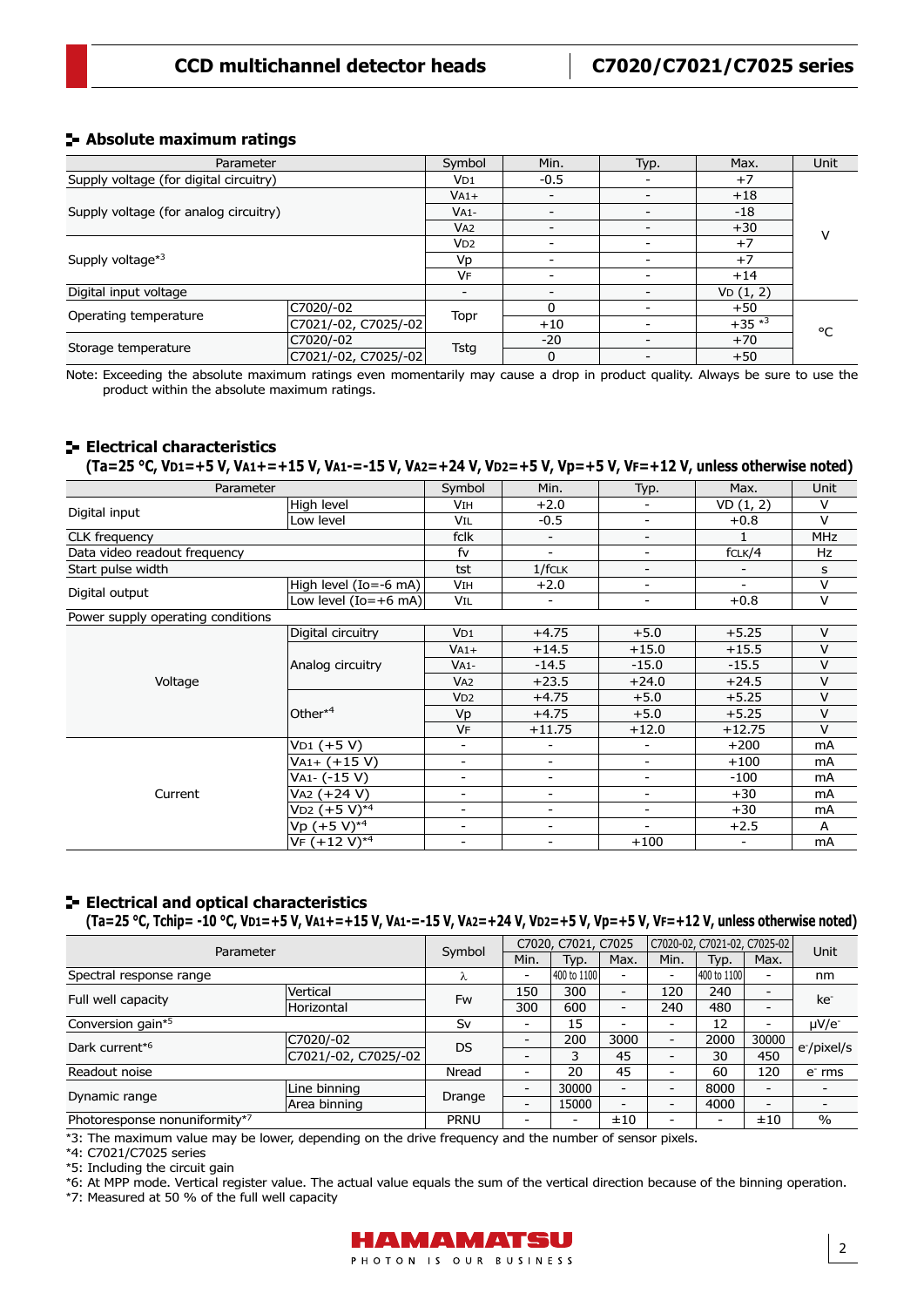3

#### (Ta=25 °C, V**D1=+5 V, VA1+=+15 V, VA1-=-15 V, VA2=+24** V, VD2=+5 V, Vp=+5 V, VF=+12 V)  **Specifications for temperature controller (C7021/-02, C7025/-02)**

| Parameter*8                                 | Symbol | Min.                     | Typ. | Max.    | Unit   |
|---------------------------------------------|--------|--------------------------|------|---------|--------|
| Cooling temperature                         |        | $-11.5$                  | -10  | $-8.5$  |        |
| Temperature control range                   | ∆Ts    | $-0.05$                  |      | $+0.05$ |        |
| Power dissipation of TE-cooler element      | Pn     | $\overline{\phantom{0}}$ |      |         |        |
| Cool down time to reset temperature         | to     |                          |      |         | min    |
| Setting temperature for overheat protection | 10     |                          | +45  |         | $\sim$ |

\*8: Other functions include error display, automatic power off, and detection of electrical opens and shorts by the thermosensor.



### **F** Spectral response (without window)



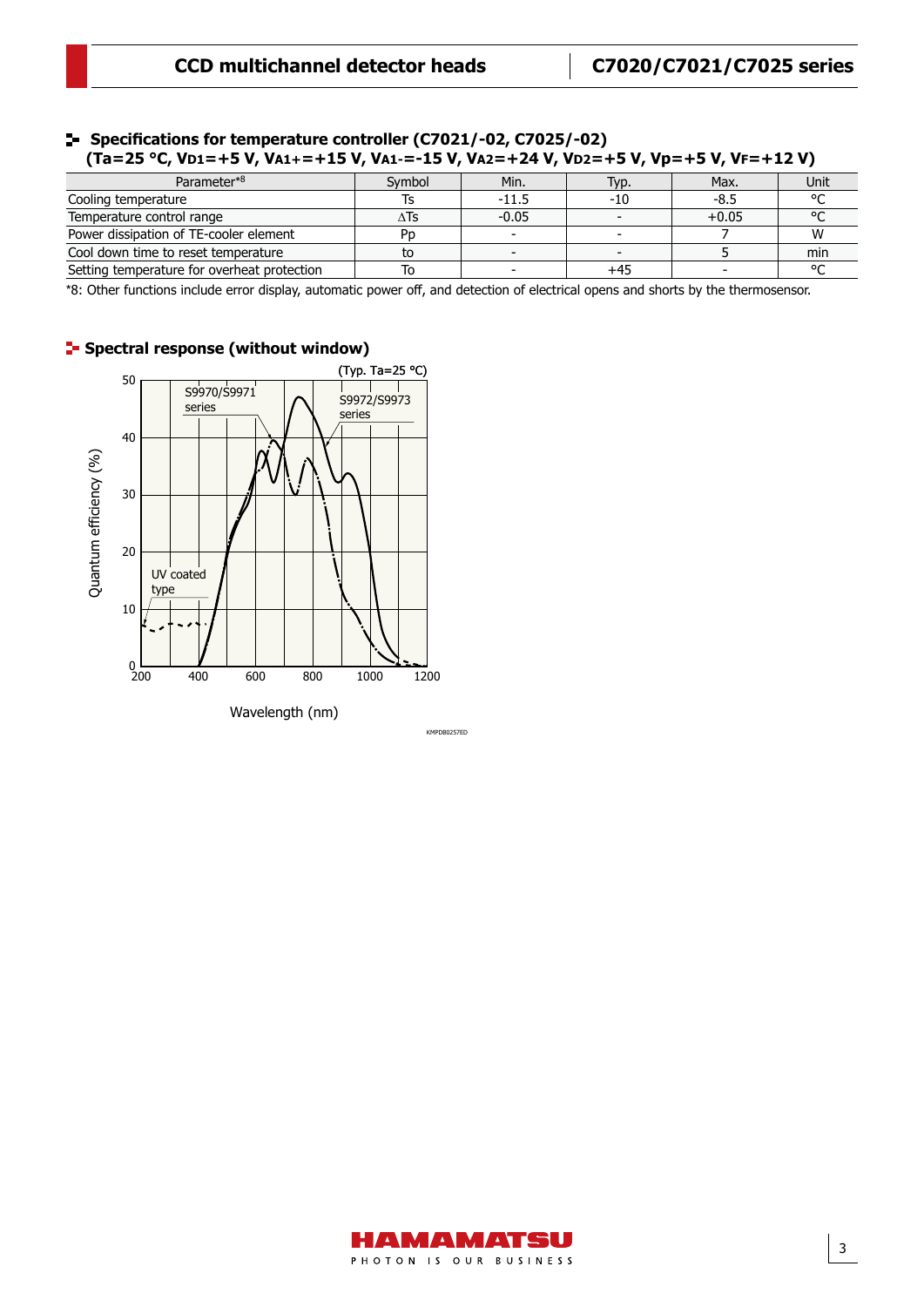

### **D**evice structure (front-illuminated CCD area image sensor)

KMPDC0015EB KMPDC0015EB

#### **Block diagram (C7021 series, C7025 series)**



\* The C7020 series does not include the temperature controller and TE-cooler.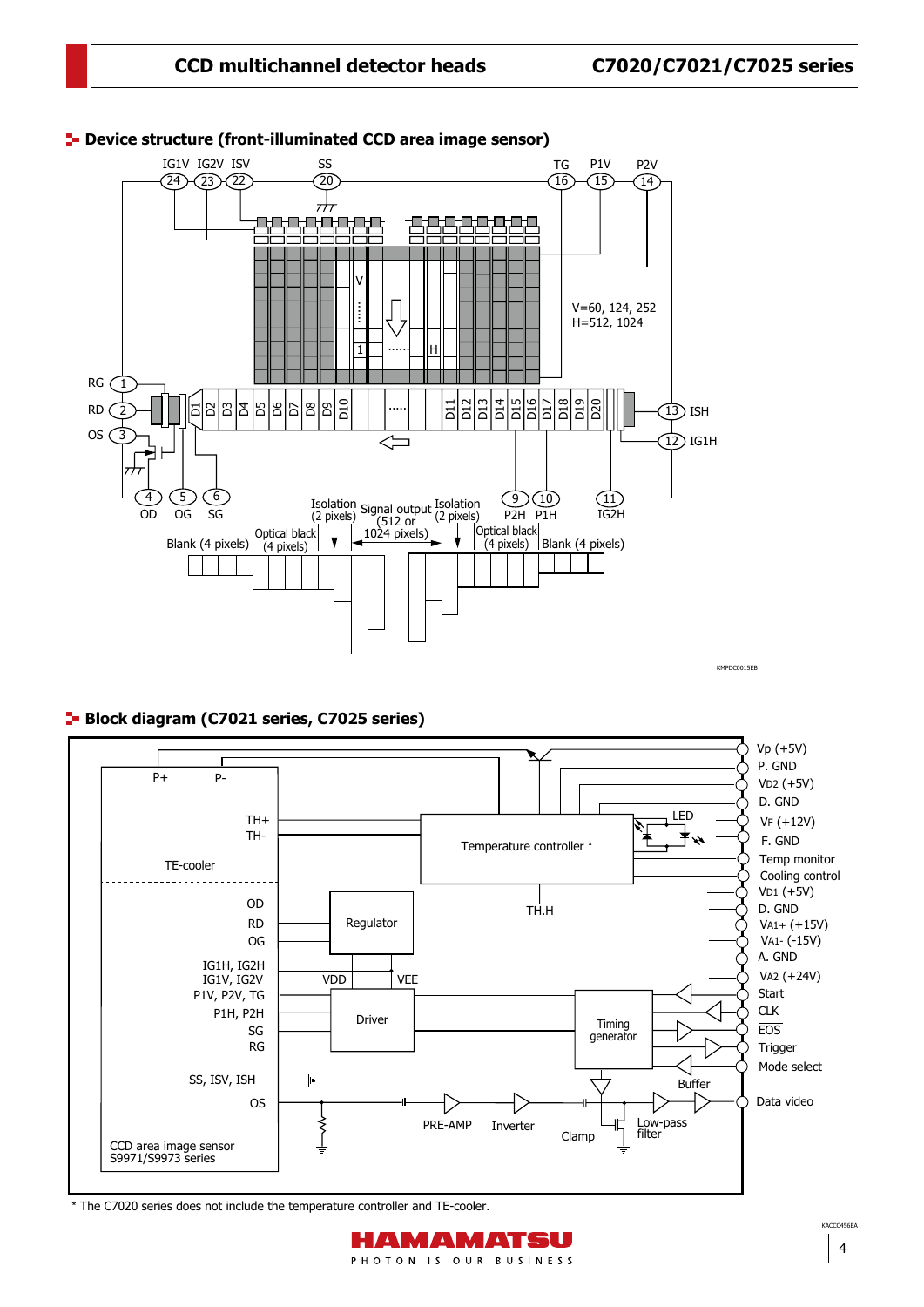# **CCD multichannel detector heads C7020/C7021/C7025 series**

# **Timing chart** Timing Chart (C7020/-02, C7021/-02, C7025/-02)

. . . . . . . . .

.............................

| Start            |                                  |           |                                     |
|------------------|----------------------------------|-----------|-------------------------------------|
| <b>CLK</b>       |                                  |           |                                     |
| P <sub>1</sub> V |                                  |           |                                     |
| P <sub>2</sub> V |                                  |           |                                     |
| TG               | ᆓ                                |           |                                     |
| P <sub>1</sub> H |                                  |           | <u>maa millimetr</u>                |
| P <sub>2</sub> H | ⋝                                |           | المستقل وتنفيض ومعارضا              |
| SG               |                                  |           | TUTUMM.                             |
| <b>RG</b>        |                                  |           |                                     |
| Clamp            |                                  |           | المستنقذ الانتفاء المستحدة المستحدة |
| <b>EOS</b>       |                                  |           |                                     |
| Trigger          |                                  |           |                                     |
| Data video       | $V$ -ch <sub>2</sub><br>$V$ -ch1 | $V-ch(M)$ | $H$ -ch <sub>2</sub><br>$H$ -ch $1$ |

\_\_\_\_\_\_\_\_\_\_\_\_\_\_\_\_\_

| UNUM MARAHATUNG KABUPAT UNUM PERUNJAAN DI LA<br>mumumumumumumumumumumumumumumum                                                                                                                                                                                                       |
|---------------------------------------------------------------------------------------------------------------------------------------------------------------------------------------------------------------------------------------------------------------------------------------|
| mumumumumumumumumumumumumumum m<br>TELERE ALL ALL ALLANDI ELE LA L'ALLIA LE F                                                                                                                                                                                                         |
| TTLL/TTLL/MALAMALAMALAMALATTLL/TTLL/MALAMALATTLL/TT<br>in in in proposition is the new place that in the new state is the proposition of the proposition of the proposition of the proposition of the proposition of the proposition of the proposition of the proposition of the pro |
| $H-ch(N-10)$ $H-ch(N-9)$<br>$H$ -ch10<br>$H$ -ch(N)                                                                                                                                                                                                                                   |

M=64, 128, 256 N=532, 1044 V-ch1--V-ch2, V-ch (M-3)--V-ch (M): Isolation pixels H-ch1--H-ch4, H-ch (N-3)--H-ch (N): Blank pixels H-ch5--H-ch10, H-ch (N-9)--H-ch (N-4): Isolation pixels

KACCC0457FA

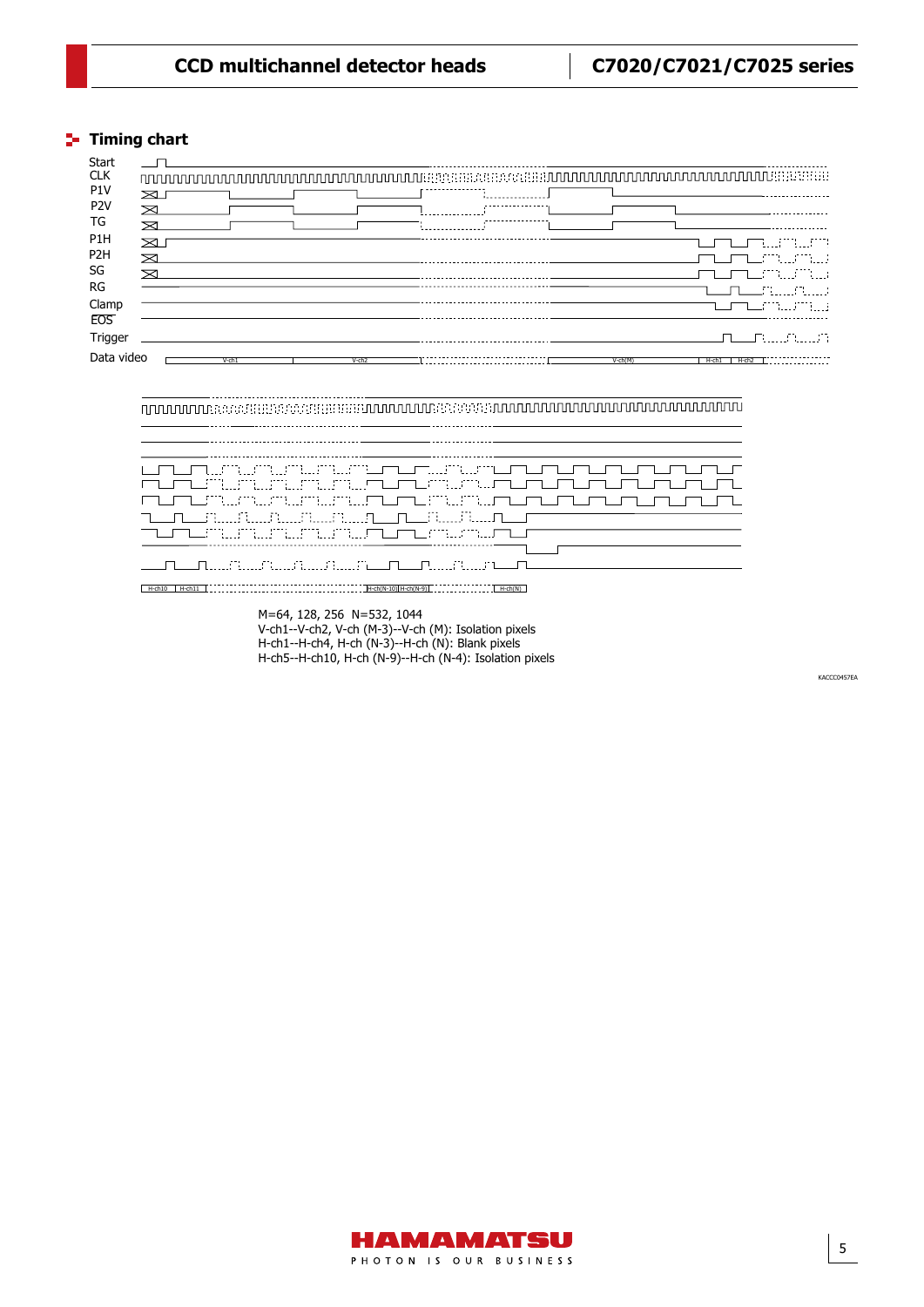6

#### **Pin assignment of "SIGNAL I/O" connector**

15-pin D-sub connector



KACCC0069EA

| Pin no. | Terminal name  | Description                                                                                                                                                                                                            |
|---------|----------------|------------------------------------------------------------------------------------------------------------------------------------------------------------------------------------------------------------------------|
|         | Mode select    | Digital input signal used to select between the line binning operation and area scanning operation<br><b>HCMOS</b> compatible<br>High level or left open: line binning operation<br>Low level: area scanning operation |
|         | Data video     | Analog video output. Positive polarity                                                                                                                                                                                 |
| 3       | $VA1+ (+15 V)$ | Analog power supply                                                                                                                                                                                                    |
| 4       | VA1- (-15 V)   | Analog power supply                                                                                                                                                                                                    |
| 5.      | $VD1 (+5 V)$   | Digital power supply                                                                                                                                                                                                   |
| 6       | <b>Start</b>   | Digital input signal for initializing the circuit.<br>HCMOS compatible. Positive logic.<br>The interval of the start pulses determines the integration time of the CCD image sensor.                                   |
| 7       | <b>CLK</b>     | Digital input signal for operating the circuit.<br>HCMOS compatible. Rising edge operation.                                                                                                                            |
| 8       | EOS            | Digital input signal for indicating end-of-scan of the image sensor.<br>HCMOS compatible. Negative logic.                                                                                                              |
| 9       | A. GND         | Analog ground                                                                                                                                                                                                          |
| 10      | A. GND         | Analog ground                                                                                                                                                                                                          |
| 11      | VA2 (+24 V)    | Analog power supply                                                                                                                                                                                                    |
| 12      | D. GND         | Digital ground                                                                                                                                                                                                         |
| 13      | D. GND         | Digital ground                                                                                                                                                                                                         |
| 14      | D. GND         | Digital ground                                                                                                                                                                                                         |
| 15      | Trigger        | Digital output signal for A/D conversion. HCMOS compatible. Positive logic.                                                                                                                                            |

### **Pin assignment of "TE CONTROL I/O" connector (C7021/-02, C7025/-02)**

9-pin D-sub connector



KACCC0075EA

| Pin no. | Terminal name   | Description                                                                                                                  |
|---------|-----------------|------------------------------------------------------------------------------------------------------------------------------|
|         | $VD2 (+5 V)$    | Digital power supply                                                                                                         |
|         | Temp monitor    | Analog output signal of the temperature of the CCD image sensor                                                              |
| 3       | Cooling control | Digital input signal for starting to cool down. HCMOS compatible.<br>High level or left open: cooling<br>Low level: stand-by |
| 4       | $Vp (+5 V)$     | Power supply for the thermoelectric cooler in the CCD image sensor<br>(Please use AWG 18 wire.)                              |
|         | $VF (+12 V)$    | Power supply for cooling fan                                                                                                 |
| 6       | D. GND          | Ground                                                                                                                       |
|         | D. GND          | Ground                                                                                                                       |
| 8       | P. GND          | Power supply return of the thermoelectric cooler mounted in the CCD image sensor<br>(Please use AWG 18 wire.)                |
| a       | F. GND          | Power supply return for cooling fan                                                                                          |
|         |                 |                                                                                                                              |

Available for using same power supply (+5 V) for "+VD2" and "+Vp". Caution: Do not connect "VD2" and "Vp" together on the backside of the 9-pin D-sub connector. These may be connected (shorted) at the power supply end, not 9-pin D-sub connector.

## HAMAMATSU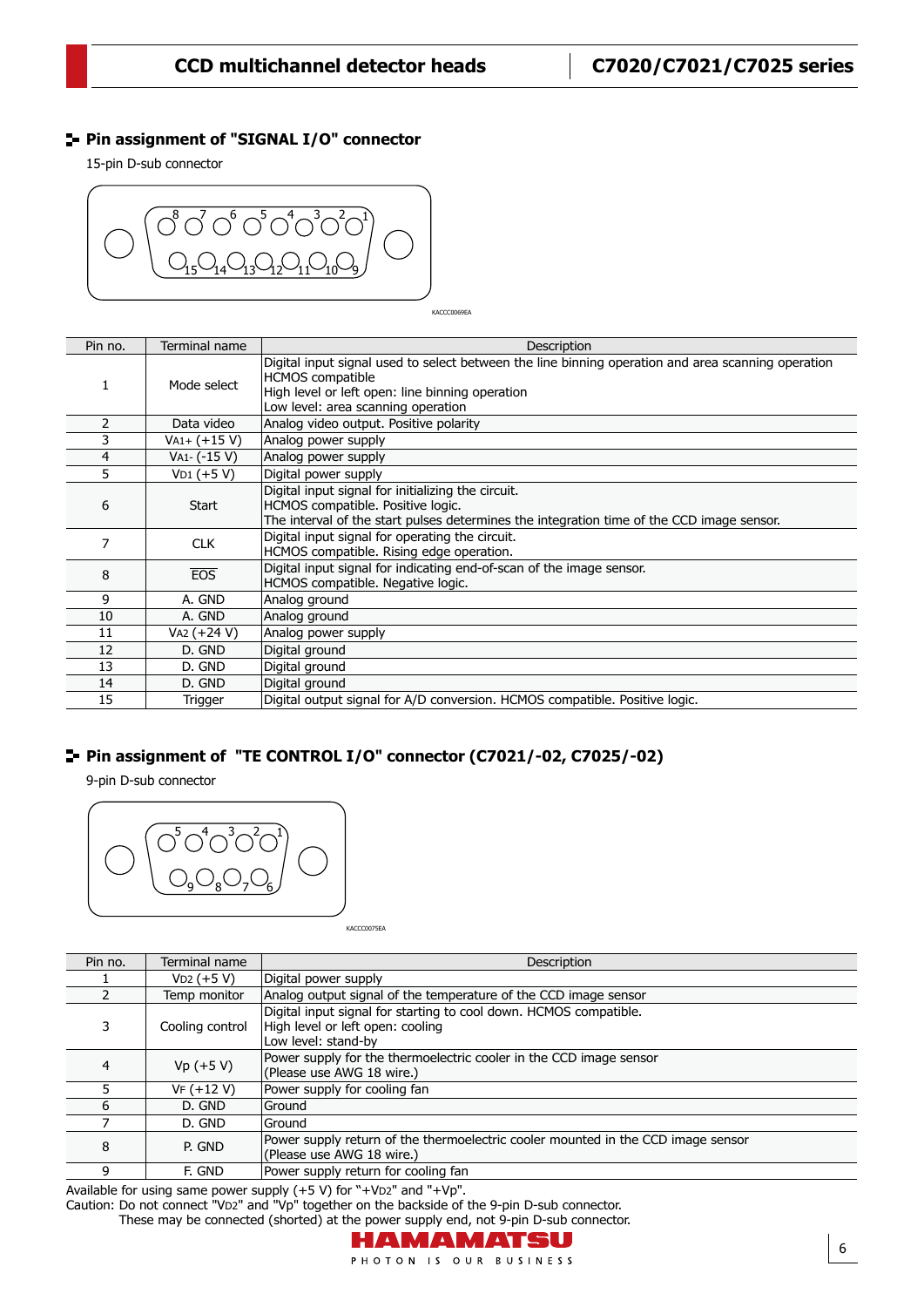50.0

#### **P**- Dimensional outlines (unit: mm)





 $(4 \times)$  M3 depth 4

KACCA0059EC

'ক্ত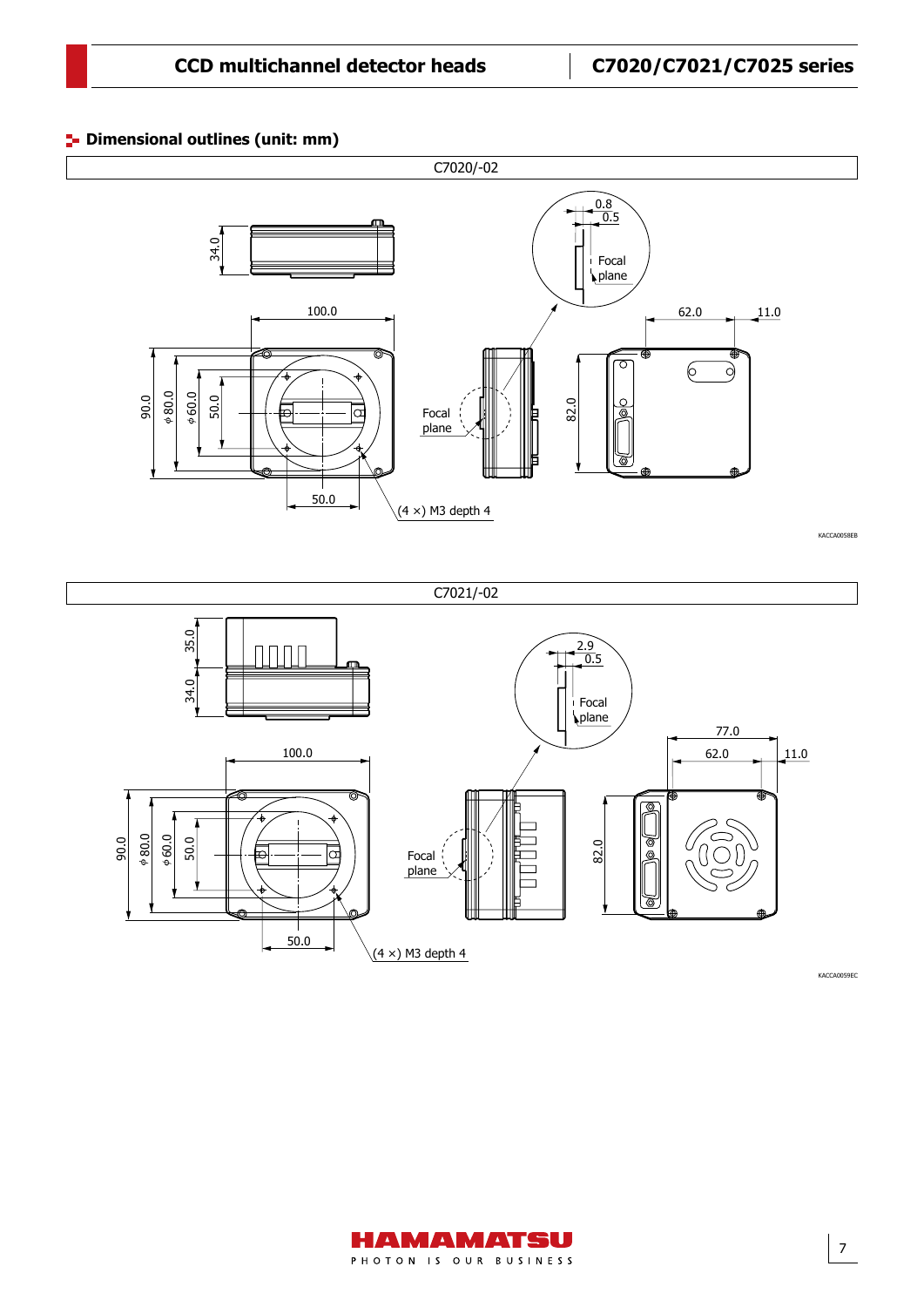### **CCD multichannel detector heads**  $\qquad \qquad$  **C7020/C7021/C7025 series**



KACCA0060EC

#### **Pin connections**



#### **Related information**

[www.hamamatsu.com/sp/ssd/doc\\_en.html](https://www.hamamatsu.com/sp/ssd/doc_en.html)

- **Precautions**
- · Disclaimer